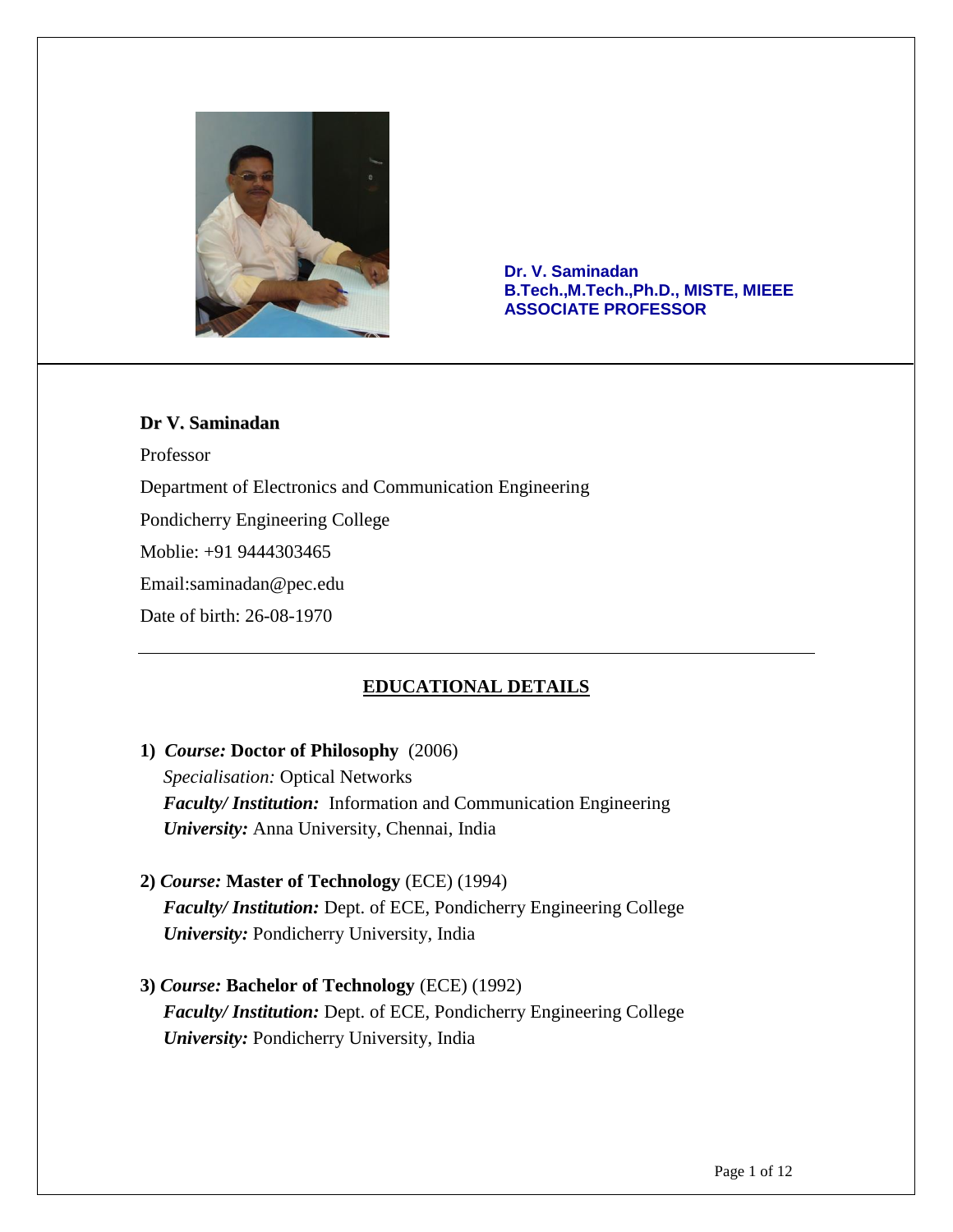#### **WORKING EXPERIENCE**

1) **Position:** Lecturer

**Organisation:** Department of ECE, Pondicherry Engineering College **Period:** August 1995 to August 2000

- 2) **Position:** Senior Lecturer. **Organisation:** Department of ECE, Pondicherry Engineering College **Period:** August 2000 to October 2005
- 3) **Position:** Assistant Professor

**Organisation:** Department of ECE, Pondicherry Engineering College **Period:** October 2005 to Oct 2008

4) **Position:** Associate Professor

**Organisation:** Department of ECE, Pondicherry Engineering College **Period:** October 2008 – October 2011

1) **Position:** Professor

**Organisation:** Department of ECE, Pondicherry Engineering College **Period:** October 2011 – till date

#### **RESEARCH GUIDANCE**

- Total Number of Ph.D Scholars presently being guided : 07
- Research areas: Wireless Communication, Optical Networks, VLSI design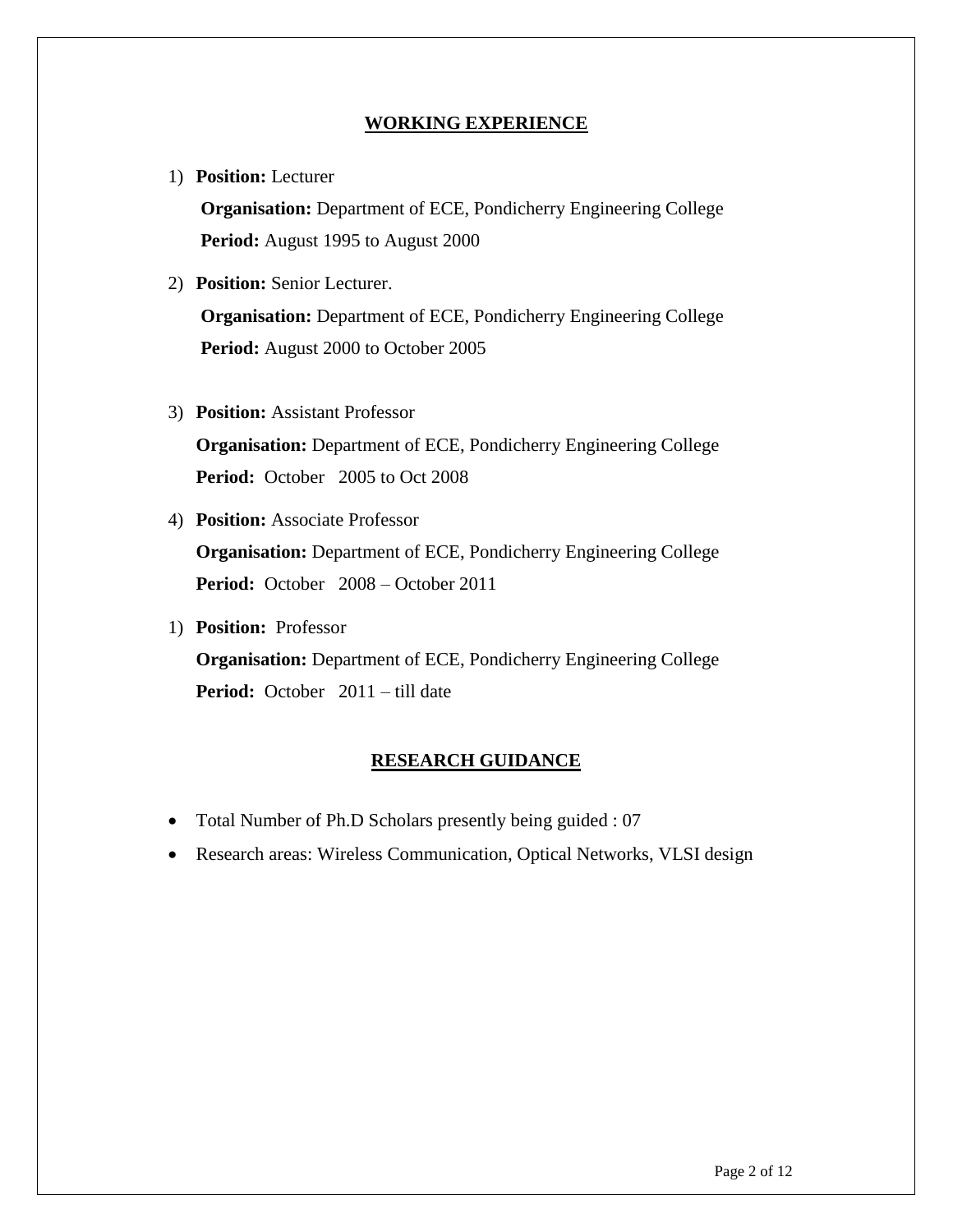#### **LIST OF PUBLICATIONS**

#### **JOURNALS**

- 1. **V. Saminadan** and M. Meenakshi, "Optimal Wavelength converter Placement in Wavelength-Routed Optical Networks," Journal of Optics , Vol. 33, No. 1, pages 1-11 , Jan-March, 2004.
- 2. **V. Saminadan** and M. Meenakshi, "Dynamic lightpath establishment in WDM optical networks under the constraints of transmission impairments," Journal of Optics, Vol. 35, No. 2, pages 78-100, April-June, 2006.
- 3. **V. Saminadan** and M. Meenakshi, "Wavelength conversion and inband crosstalk in WDM optical networks", Journal of Optics, Springer, Vol.38, No.3, pp.131- 148, Sept, 2009.
- 4. **V. Saminadan**, "Crosstalk performance of WDM optical networks under different routing and wavelength assignment algorithms", International Journal of Computer applications in Engineering, Technology and Science, Vol.2, No.1, pages 56-59, Oct 2009.
- 5. **V. Saminadan** and D. Saraswady, "Dynamic wavelength routing in WDMOptical Networks limited by linear crosstalk and stimulated Raman scattering", International Journal of Computer applications in Engineering, Technology and Science, Vol.2, No.1, pages 60-63, Oct 2009.
- 6. S.Fouziya Sulthana, D. Saraswady, **V. Saminadan**, " Delay and Throughput analysis of scheduling algorithms for QoS requirements in WiMAx", CiiTInternational Journal of Wireless Communications, Vol.2, pages 145-150, July 2010.
- 7. D. Saraswady, S.Thamizharasan and **V. Saminadan**, "Performance analysis of stream control transmission protocol in heterogeneous wireless networks", Advances in Wireless and Mobile communications, Vol.3, pages 225-236, 2010.
- 8. **V. Saminadan** and D. Saraswady, "Signal quality considerations for dynamic connection provisioning in survivable WDM optical networks", International Journal of Networks and applications, Vol.3, No.1, pages 15-27, 2012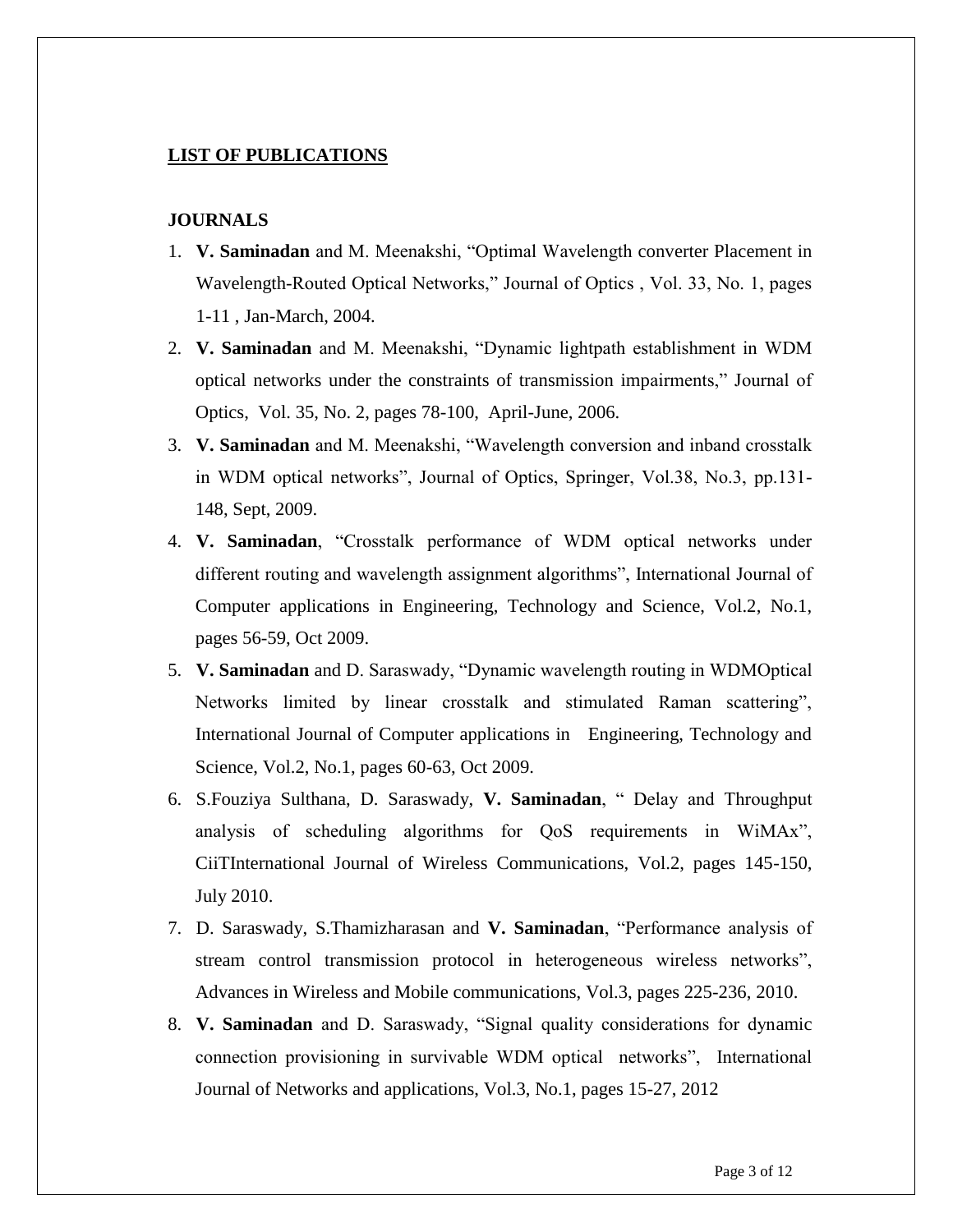9. S.Thamizharasan, **D.saraswady**, **V.Saminadan**, "Periodicity based Cyclostationary Spectrum Sensing in Cognitive Radio Networks", International Journal of Computer Applications,.vol.68, Jan.2013,pp.6-9.

### **CONFERENCES**

- 1. **V. Saminadan** and M. Meenakshi, "Optimal Wavelength converter Placement in Wavelength-Routed Optical Networks by simulated annealing ," Proceedings of the Eleventh International conference on Advanced Computing and Communication (ADCOM 2003), held at PSG College of Tech, Coimbatore, during December 17-20, 2003 (attended and presented) .
- 2. J.Sofi Jebasundarm, **V. Saminadan** and Dr. M. Meenakshi "Optimal splitting node placement for multicasting in WDM optical networks," Proceedings of the National conference on Advances in Electronic Communications (ADELCO 2004), pages 114-122, during June 3-4, 2004.
- 3. **V. Saminadan** and M. Meenakshi, "Dynamic Routing and wavelength assignment with signal quality considerations for wavelength-routed optical networks," Proceedings of the First IEEE/IFIP International conference on wireless and optical communication networks (WOCN'04), pages 106-109, held at Sultan Qaboos University, Muscat, during June 7-9, 2004.
- 4. **V. Saminadan** and M. Meenakshi, "A fast and accurate approach to the solution for signal gain in erbium doped fiber amplifiers," Proceedings of the First IEEE/IFIP International conference on wireless and optical communication networks (WOCN'04), pages 216-219, held at Sultan Qaboos University, Muscat, during June 7-9, 2004.
- 5. **V. Saminadan** and M. Meenakshi, "Signal quality considerations for dynamic lightpath establishment in wavelength-routed optical networks," Proceedings of the conference on Distributed processing and networking (DPN'04), pages 87-91, held at IIT Kharagpur, during June 11-13, 2004 (attended and presented).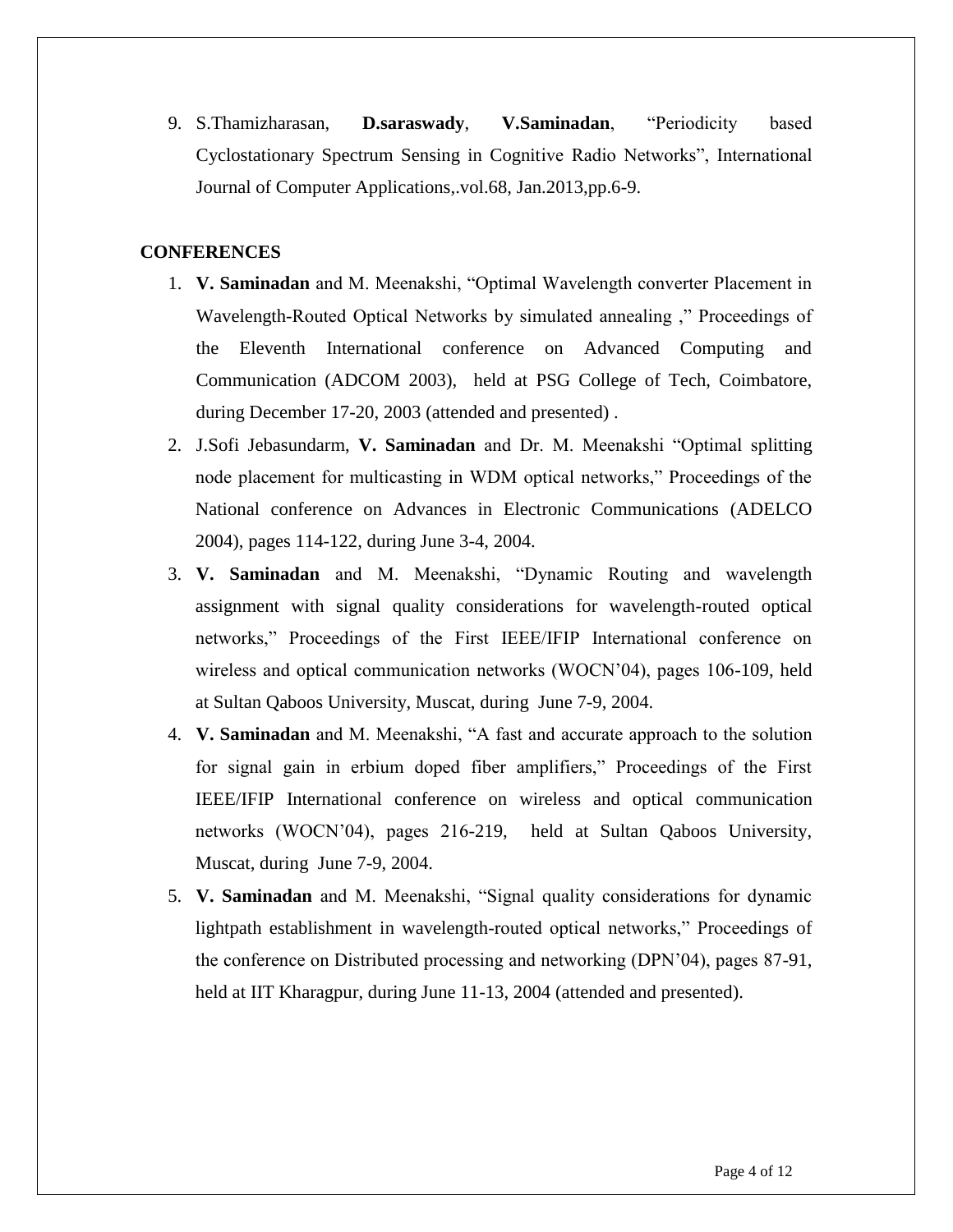- 6. **V. Saminadan** and M. Meenakshi, "Comparison of simulated annealing algorithm with genetic algorithm for optimal wavelength converter placement in wavelength-routed optical networks," Proceedings of the conference on Distributed processing and networking (DPN'04), pages 101-105, held at IIT Kharagpur, during June 11-13, 2004 (attended and presented).
- 7. **V. Saminadan** and M. Meenakshi, "BER based dynamic routing and wavelength assignment for wavelength-routed optical networks," Proceedings of the Seventh international conference on Optoelectronics, Fiber optics and Photonics (PHOTONICS'04), organized by Cochin University of Science and Technology, Cochin, during Dec 9-11, 2004 (attended and presented).
- 8. **V. Saminadan**, A.V. Ramprasad and M. Meenakshi, "Dynamic lightpath establishment in WDM optical network in the presence of nonlinear crosstalk," Proceedings of the National conference on Advances in Electronic Communications (ADELCO 2005), pages 295-303, during April 18-19, 2005.
- 9. **V. Saminadan** and M. Meenakshi, "Impact of routing and wavelength assignment algorithms on the crosstalk performance of WDM optical networks," Proceedings of the National conference on Signals, systems and communications (NCSSC'05), organized by Anna University, Chennai, June, 2005 (attended and presented).
- 10. S. Skylakha, **V. Saminadan** and M. Meenakshi, "Design protection for WDM optical networks using simulated annealing algorithm," Proceedings of the National conference on Signals, systems and communications (NCSSC'05), organized by Anna University, Chennai, June, 2005.
- 11. **V. Saminadan**, A.V. Ramprasad and M. Meenakshi, "Dynamic routing and wavelength assignment in the presence of stimulated Raman scattering in WDM optical networks," International conference on Optics and optoelectronics (ICOL 2005), organized by the Optical Society of India during Dec. 2005.
- 12. **V. Saminadan** and M. Meenakshi, "Physical security approaches for information assurance in WDM optical networks," International Conference on Information security (ICIS), Pondicherry Engineering college, pages 325-331, Dec 2005 (attended and presented) .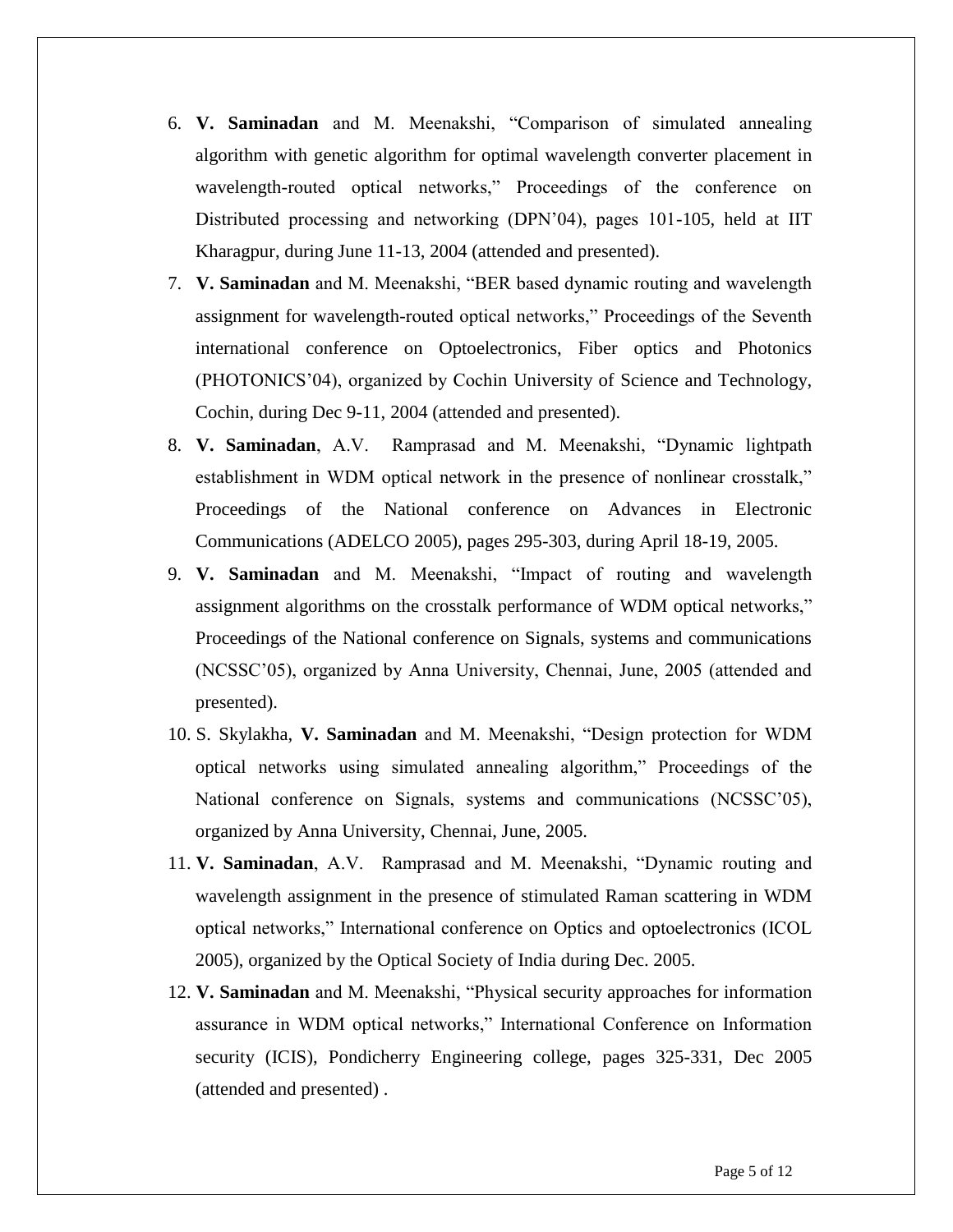- 13. S. Skylakha, **V. Saminadan** and M. Meenakshi, "Design protection for physical security of data in WDM optical networks," International Conference on Information security (ICIS), Pondicherry Engineering college, pages 296-300, Dec 2005.
- 14. **V. Saminadan** and M. Meenakshi, "In-band crosstalk performance of WDM optical networks under different routing and wavelength assignment algorithms," Lecture notes in computer Science, Springer Verlag, LNCS 3741, pp. 150-170 (attended and presented at IWDC 2005).
- 15. **V. Saminadan** and M. Meenakshi, "Impact of linear and nonlinear impairments on the teletraffic performance of WDM optical networks," Third IEEE Conference on Wireless and optical communication networks (WOCN'06).
- 16. **V. Saminadan** , "Impact of RWA algorithms on the crosstalk effects of WDM optical networks," International conference on recent advances in Electrical sciences, pages 265-275, held at KSR College of Engineering, Tamilnadu, Jan 2010.
- 17. **V. Saminadan** and S. Saminadhen , "Wireless and Optical networks security," International conference on 4G Wireless Computer networks", pages 103-108, held at Kamban Engineering College, Tamilnadu, March 2011.
- 18. U. Sampth kumar, **V. Saminadan** and P. Williams, "Performance evaluation of mm wave and UWB signals over fiber radio networks", AICTE sponsored International Conference on Communication and signal processing, pages 106- 109 , held at Adhiparasakthi Engg. College, Tamilnadu, April 2012, (available in IEEExplore).
- 19. Anu Sam and **V. Saminadan** , "Power Aware Algorithms for Provisioning Green Connections in Optical Networks", Proceedings of IEEE International Conference on Communication and signal processing, held at Adhiparasakthi Engg. College, Tamilnadu, April 2013.
- 20. S. Prabavathi and **V. Saminadan** , "Impairment aware provisioning Algorithms in All-Optical Networks", Proceedings of IEEE International Conference on Communication and signal processing, held at Adhiparasakthi Engg. College, Tamilnadu, April 2013.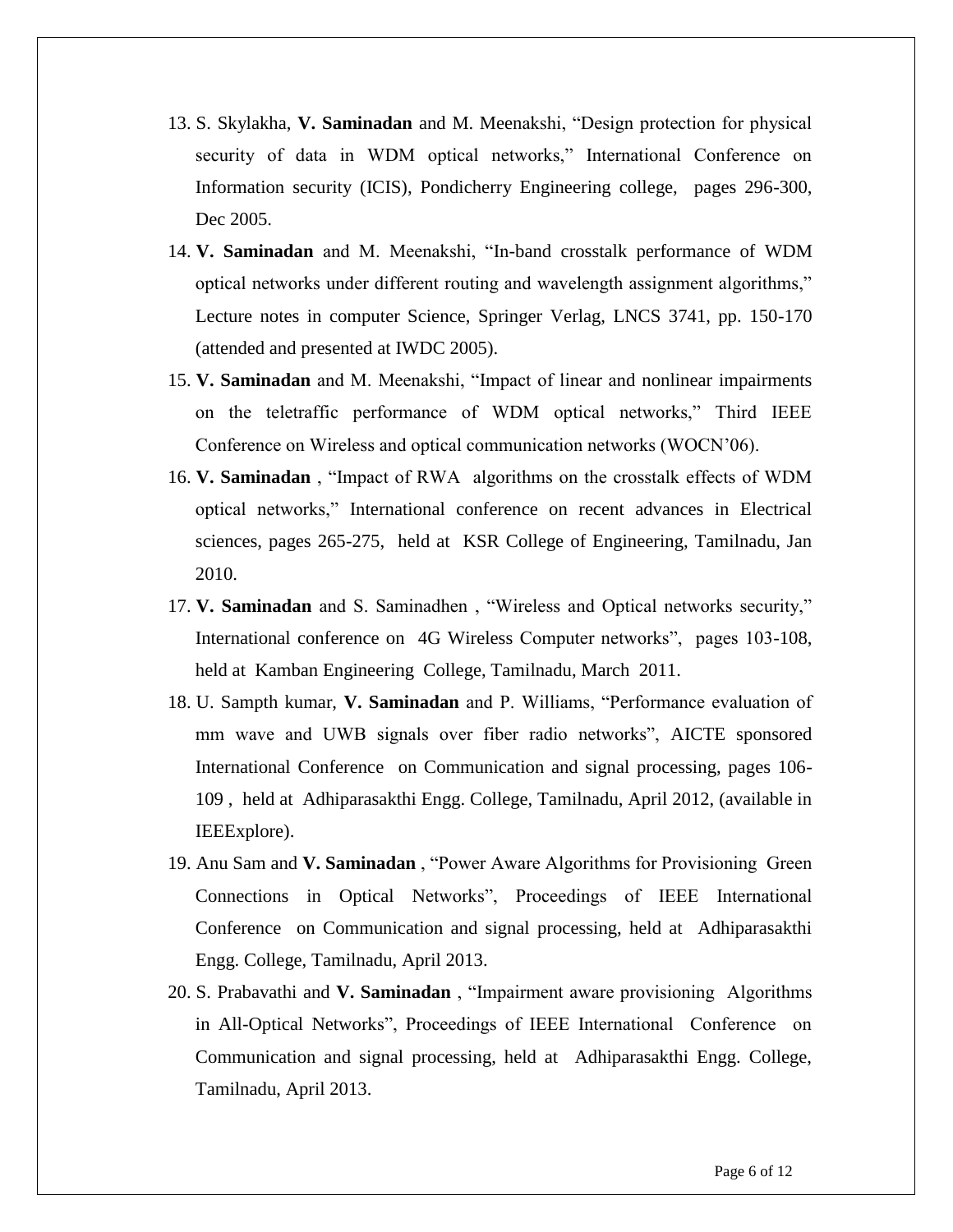- 21. A. Arokiamarie Johnsi and **V. Saminadan** , "Performance of Diversity Combining Techniques for FSO-MIMO system", Proceedings of IEEE International Conference on Communication and signal processing, held at Adhiparasakthi Engg. College, Tamilnadu, April 2013.
- 22. A. Arokiamarie Johnsi and **V. Saminadan**, "Performance of Diversity Techniques for FSO-MIMO system", AICTE National Conference on Green Technology Concepts for bridging the digital divide using ICT, Pondicherry Engg. College, July 2013.
- 23. Anu Sam and **V. Saminadan**, "Weighted Power Aware lightpath routing for provisioning Green Connections in Optical Networks", AICTE National Conference on Green Technology Concepts for bridging the digital divide using ICT, Pondicherry Engg. College, July 2013.
- 24. S. Prabavathi and **V. Saminadan**, "Impairment aware provisioning Algorithms for Optical Networks with regeneration", AICTE National Conference on Green Technology Concepts for bridging the digital divide using ICT, Pondicherry Engg. College, July 2013.
- 25. R.Karthick and V. Saminadan, "Test data reduction using LFSR reseeding technique in benchmark circuits", International Journal of Engineering research and Technology , ICSEM 2013 proceeding , July 2013
- 26. G.SathishKumar, **V. Saminadan** and S.Ravi, "VLSI Implementation of low power b bit DSP processor", International Journal of Engineering research and Technology , ICSEM 2013 proceeding , July 2013
- 27. K. Sathish, S. Srinivasan and **V. Saminadan**, "Energy Saving Scheduling for LTE-A Network", Proceedings of National Conference on Recent Trends in Intelligent and Distributed Technologies, March 2014.
- 28. S. Srinivasan, K. Sathish, and **V. Saminadan**, "Performance Evaluation of Relay Site Planning", Proceedings of IEEE International Conference on Communication and signal processing, held at Adhiparasakthi Engg. College, pp. 1472- 1476, April 2014.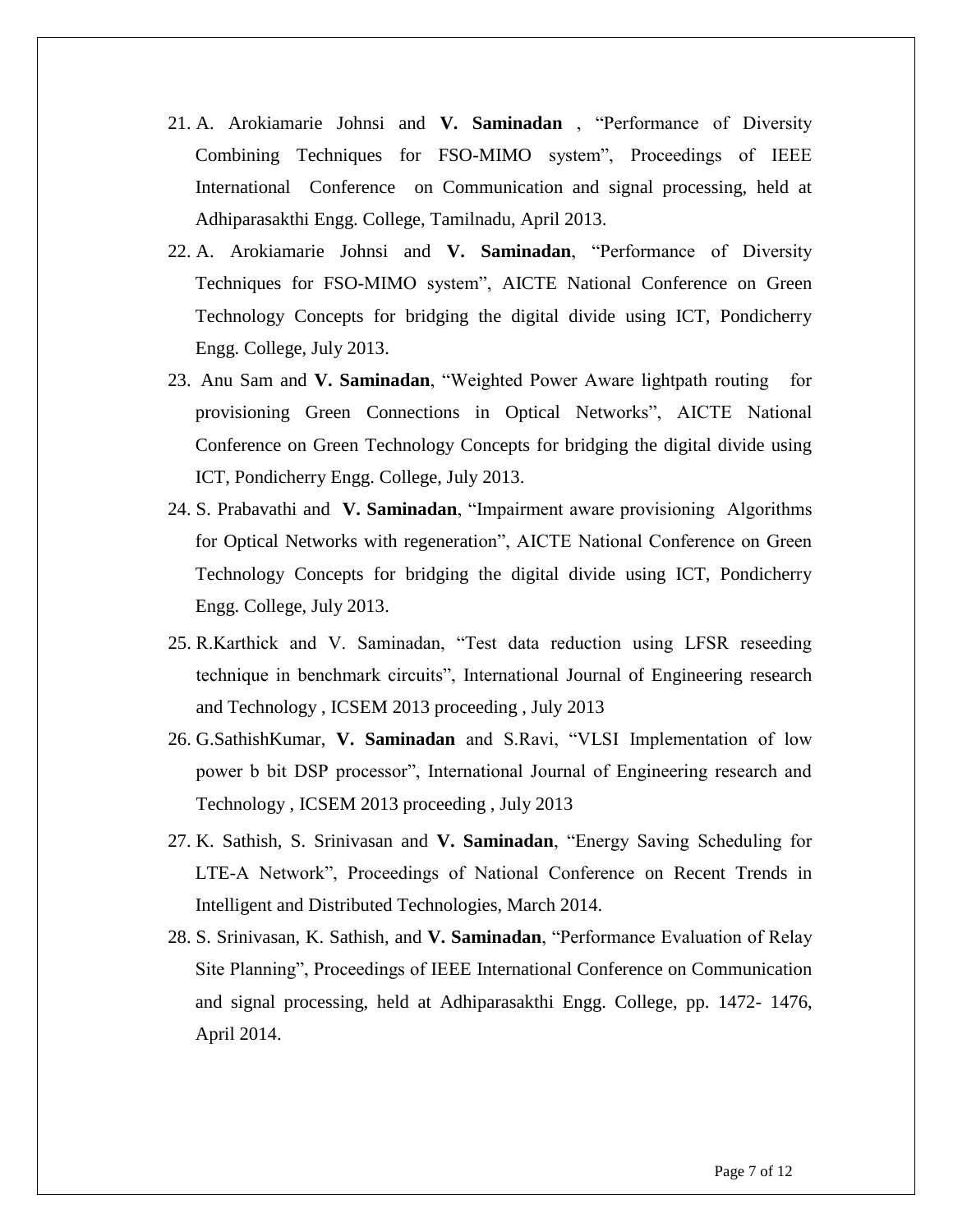29. P. Ponni shanmuga Priya and **V. Saminadan**, "Performance Analysis of WiMAX based Smart Grid Communication Traffic Priority Model", Proceedings of IEEE International Conference on Communication and signal processing, held at Adhiparasakthi Engg. College, pp. 1492- 1496, April 2014.

#### **SHORT TERM COURSES ATTENDED**

- 1. Telematics short term course on "Broadband networks", Telematics Group, **IIT Kanpur**, Dec 2-13, 1996
- 2. AICTE/ ISTE course on "Computers in Biomedical Applications", **PES college of Engg, Mandya**, April 21- May 03, 1997
- 3. "Intensive course in Telematics", Telematics Group, **IIT Delhi**, Dec 16-26, 1997
- 4. AICTE/ ISTE course on "Recent trends in advanced material Science", **Pondicherry Engg. College**, Dec 10-24, 1998
- 5. AICTE/ ISTE course on "Advanced Java Programming", **PSG College of Tech, Coimbatore**, Dec 13-24, 1999
- 6. AICTE/ ISTE course on "Recent trends in Compute graphics and vision methodology", **Pondicherry Engg. College**, May 14-25, 2001
- 7. QIP Short term course on "Computer hardware and networking", July 18-22, 2005 **NITTR**, Chennai.
- 8. QIP Short term course on "Medical electronics", **NITTR**, Chennai, Aug 1-5, 2005
- 9. ISTE course on "Broadband solutions for last mile connectivity", **Pondicherry Engg. College,** Dec 4-8, 2006
- 10. One day workshop on "Optical Communication and network Design", jointly organized by **CIT, Coimbatore and Rsoft (USA),** Feb 4, 2008
- 11. ISEA sponsored course on "Information Security", **Pondicherry Engg. College**, June 1-12, 2009
- 12. AICTE course on "Recent trends in parallel and distributed systems", **Pondicherry Engg. College**, Nov. 16-27, 2009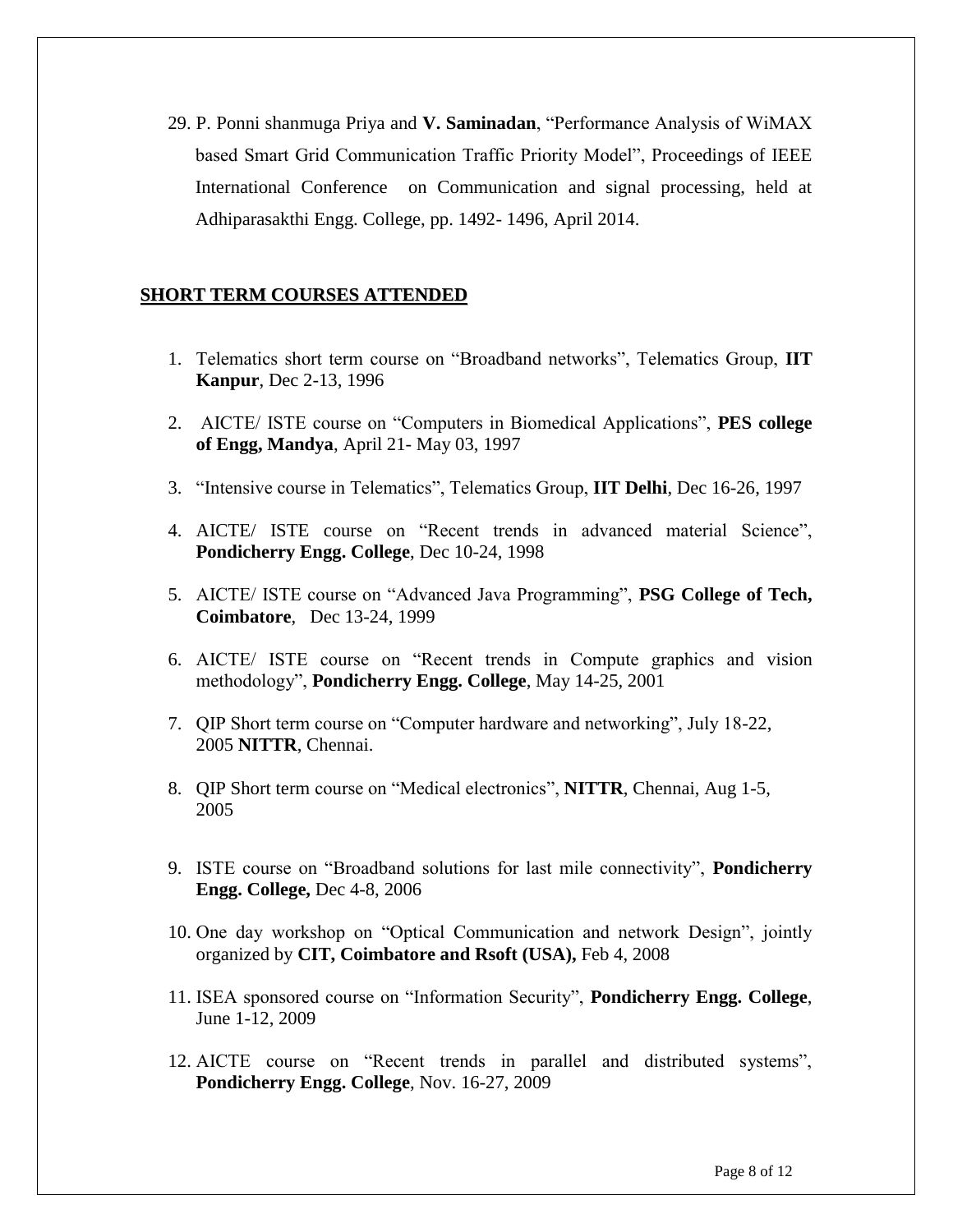- 13. AICTE course on "Smart operation and control of electrical machines and power systems", **Pondicherry Engg. College**, June 2-12, 2010
- 14. ISEA sponsored course on "Recent Trends in Information Security', **Pondicherry Engg. College,** Nov 29-Dec 10, 2010
- 15. CDAC two days course on "Open system software", March 1-2, 2011
- 16. AICTE course on "Computational intelligence to power system anlysis, control and optimization", organized by **Pondicherry Engg. College**, June 6-10, 2011
- 17. AICTE course on "Design of Embedded systems: Issues and challenges", **Pondicherry Engg. College**, April 16-27, 2012
- 18. Attended the First NKN annual workshop organized by NIC and IIT Bombay held at **IIT Bombay**, 31/10/2012 to 2/11/12
- 19. TEQIP FDP on "Emphasis on smart operation and control of power markets using power electronic components", Pondicherry Engg. College, Nov 19-23, 2012
- 20. TEQIP FDP on "Recent trends in measurement and automation", Pondicherry Engg. College, Dec 10-14, 2012
- 21. ISTE-SRM STTP on "Recent advances in Microelectronics for wireless communication", Pondicherry Engg. College, May 6-11, 2013

#### **GUEST LECTURES DELIVERED**

- 1. "Routing in Optical Networks", delivered to Engg. College teachers in **AICTE-ISTE** course on Network Routing Algorithms, Mepco Schlenk Engg. College, Sivakasi, on  $15<sup>th</sup>$  Nov 2006
- 2. "Fundamentals of Optical Communication", delivered to Engg. College teachers in **AICTE-ISTE** course on Recent Trends in All-Optical networks, Pondicherry Engg. College, on  $27<sup>th</sup>$  Nov 2006
- 3. "Physical layer impairments", delivered to Engg. College teachers in **AICTE-ISTE** course on Recent Trends in All-Optical networks, Pondicherry Engg. College, on  $28<sup>th</sup>$  Nov 2006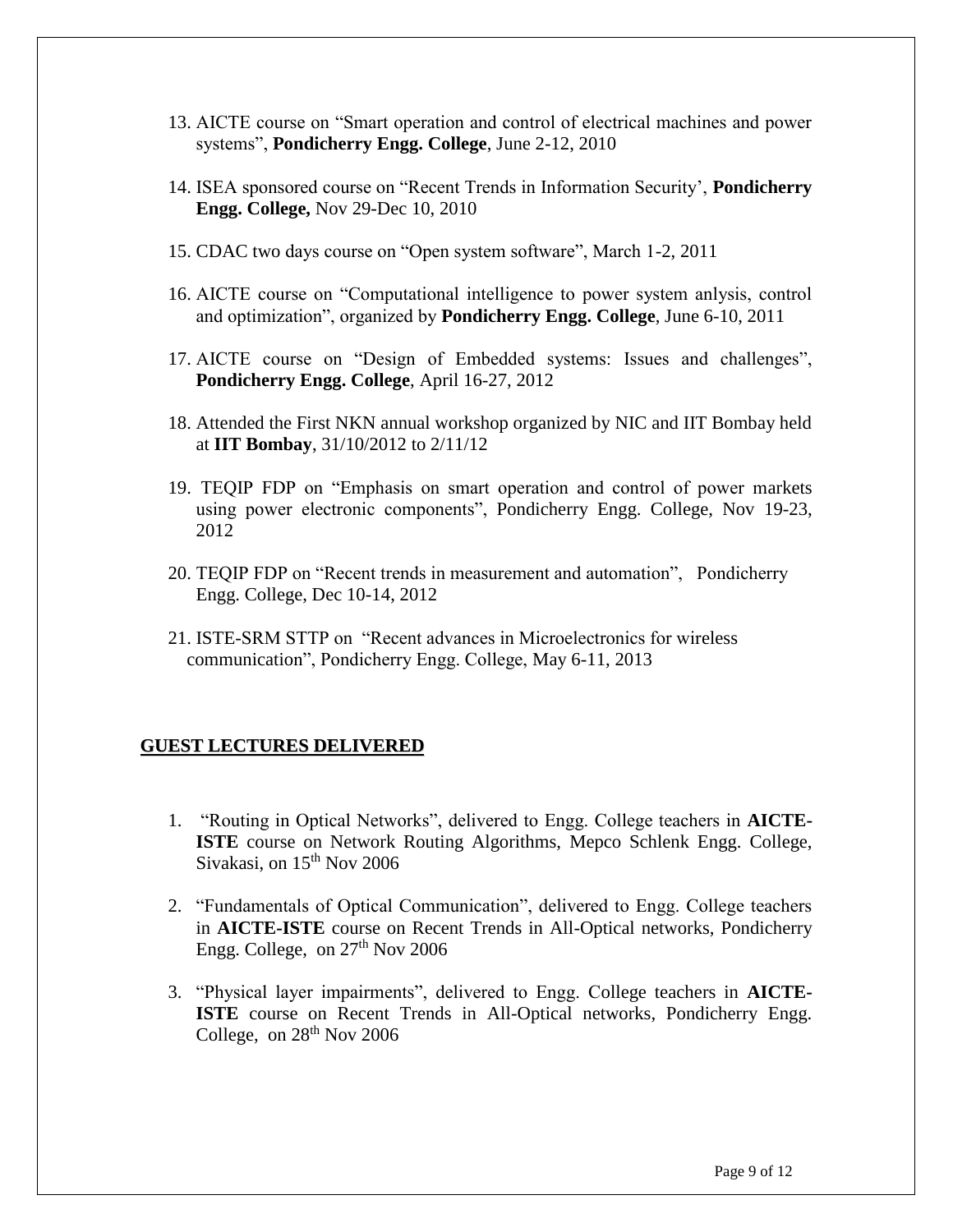- 4. "Discrete event simulation for Optical Networks", delivered to Engg. College teachers in Research challenges in wireless and optical networks, **Anna University, Chennai**, on 30<sup>th</sup> March 2007
- 5. "Physical layer issues in Optical networks", delivered in **AICTE sponsored** National seminar on Advances in Optical networks, Sri Manakula Vinayagar Engg. College, Pondicherry, July 2007
- 6. "Design Issues in Optical Communication Networks", delivered to Engg. College teachers in one day Seminar on Recent trends in Communication Technologies, Velammal College of Engg and Tech, Madurai, on  $17<sup>th</sup>$  Dec 2007
- 7. "Speech coders", delivered to Engg. College/Polytechnic teachers in AICTE-ISTE course on Multimedia Signal Processing and Communications, Pondicherry Engg. College, May 2008
- 8. "Optical Networks Overview and recent developments", delivered to Engg. College/Polytechnic teachers in AICTE-ISTE course in All-Optical networks, National Engg. College, Kovilpatti, on  $26<sup>th</sup>$  May 2008
- 9. "Hybrid optical/wireless networks", delivered to Engg. College teachers in Two days national workshop on Optical communication and networking, MIET Engineering College, Tiruchirapalli,  $2<sup>nd</sup>$  Sept 2010
- 10. "Fundamentals of Wireless Communication", delivered to Engg. College students in One day seminar on Mobile and wireless Communication, Sri Aravindar Engineering College, on  $5<sup>th</sup>$  Feb 2011
- 11. "Necessity of Fiber Optic Communication networks and Multicasting in optical networks", delivered to Engg. College teachers in Two days Technical seminar on "Optical communication Networks", Mepco Schlenk Engg. College, Sivakasi, on 16th Sep 2011
- 12. "Routing and switching in wireless and optical networks", delivered to Engg. College teachers in Two weeks AICTE sponsored SDP on "Rural Communication: Challenges and computation in bandwidth utilization", organized by Selvam Institute of Technology, Namakkal, 10<sup>th</sup> May 2012
- 13. "Green Optical communications ", delivered to Engg. College teachers in One week Teqip sponsored FDP on "Recent advances in Green Engineering", Pondicherry Engg. College,  $4<sup>th</sup>$  Dec 2012
- 14. "Security in mobile WiMAX networks", delivered to Engg. College teachers in Two weeks AICTE course on "Security in wireless heterogeneous networks", Pondicherry Engg. College, 22<sup>nd</sup> April 2013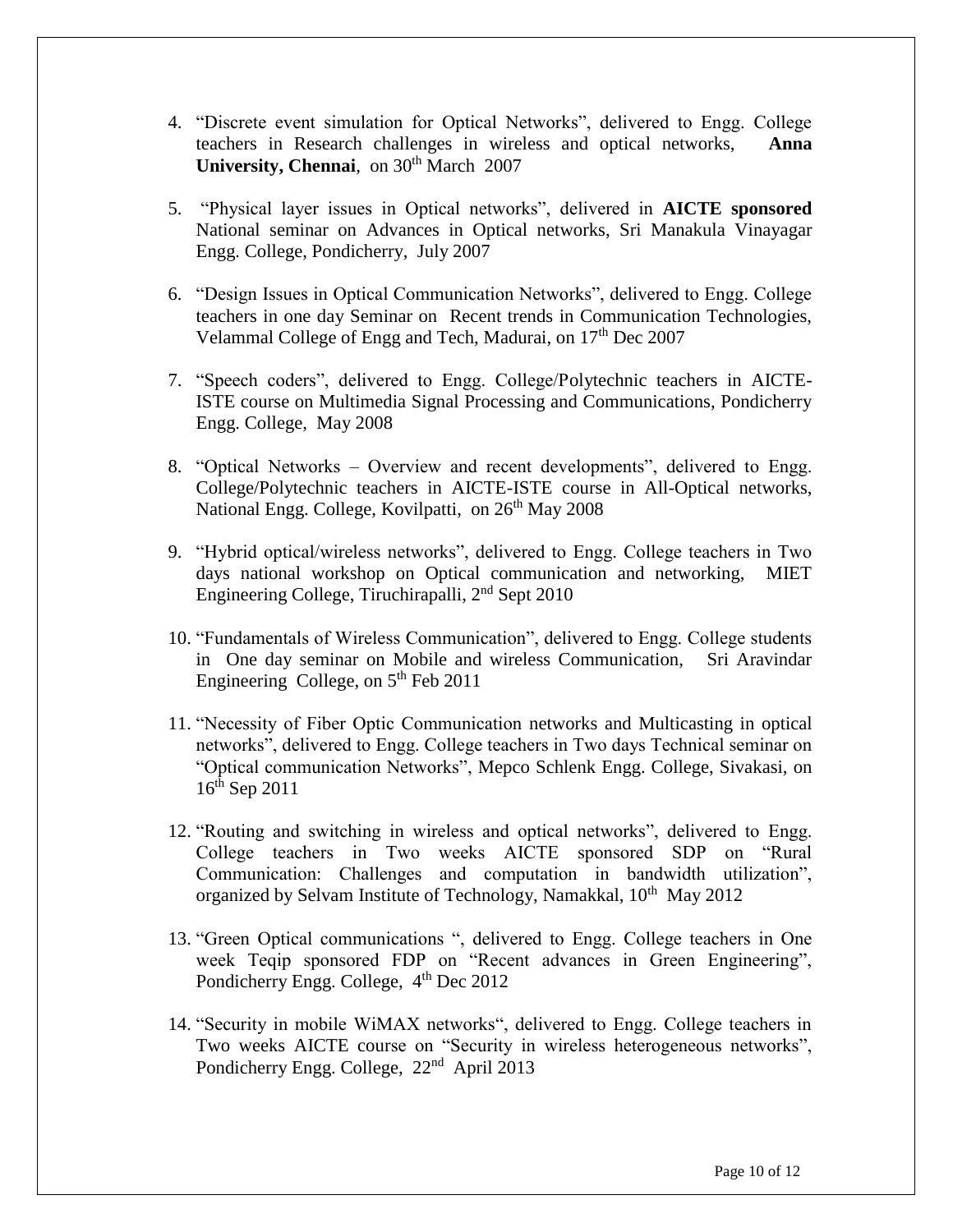- 15. "Optoelectronics and photonic systems- optical interconnects", delivered to Engg. College teachers in One week ISTE-SRM STTP on "Recent advances in Microelectronics for wireless communication", Pondicherry Engg. College, 9th May 2013
- 16. "Fiber-optic sensors", delivered to Engg. College teachers in One week Teqip sponsored FDP on Wireless sensor Networks- Issues and challenges, Pondicherry Engg. College,  $13<sup>th</sup>$  Nov. 2013
- 17. "Free space optics", delivered to Engg. College teachers in Two weeks AICTE sponsored FDP on Pedagogy in Wireless Communication Technologies, M.A.M. College of Engineering Pondicherry Engg. College, 23<sup>rd</sup> Nov. 2013

#### **MEMBERSHIP IN PROFESSIONAL BODIES**

Life member of ISTE

# **COURSES ORGANIZED**

- 1. VSNL panel discussion on "Information Security Policies", Jan 2006
- 2. AICTE-ISTE sponsored Short Term Training Program on "Multimedia Signal processing and Communication" and ISTE –NSTEDB sponsored short term training program on "Entrepreneurship" for Engineering College and Polytechnic College Teachers May 7-15, 2008.
- 3. ISTE–NSTEDB sponsored awareness camp on "Entrepreneurship" for Engineering College and Polytechnic College students, June 26-28, 2008
- 4. VSNL panel discussion on "Rural Connectivity and its impact on Society", March 2010
- 5. Three-day national level students' symposium GENESIS, Feb 22-24, 2012
- 6. Atmel workshop on "AVR butterfly kit ", for B. Tech students on 24th Feb 2012
- 7. TEQIP FDP on "Recent advances in Green Engineering", for Engineering College and Polytechnic College Teachers, 3-7, dec 2012